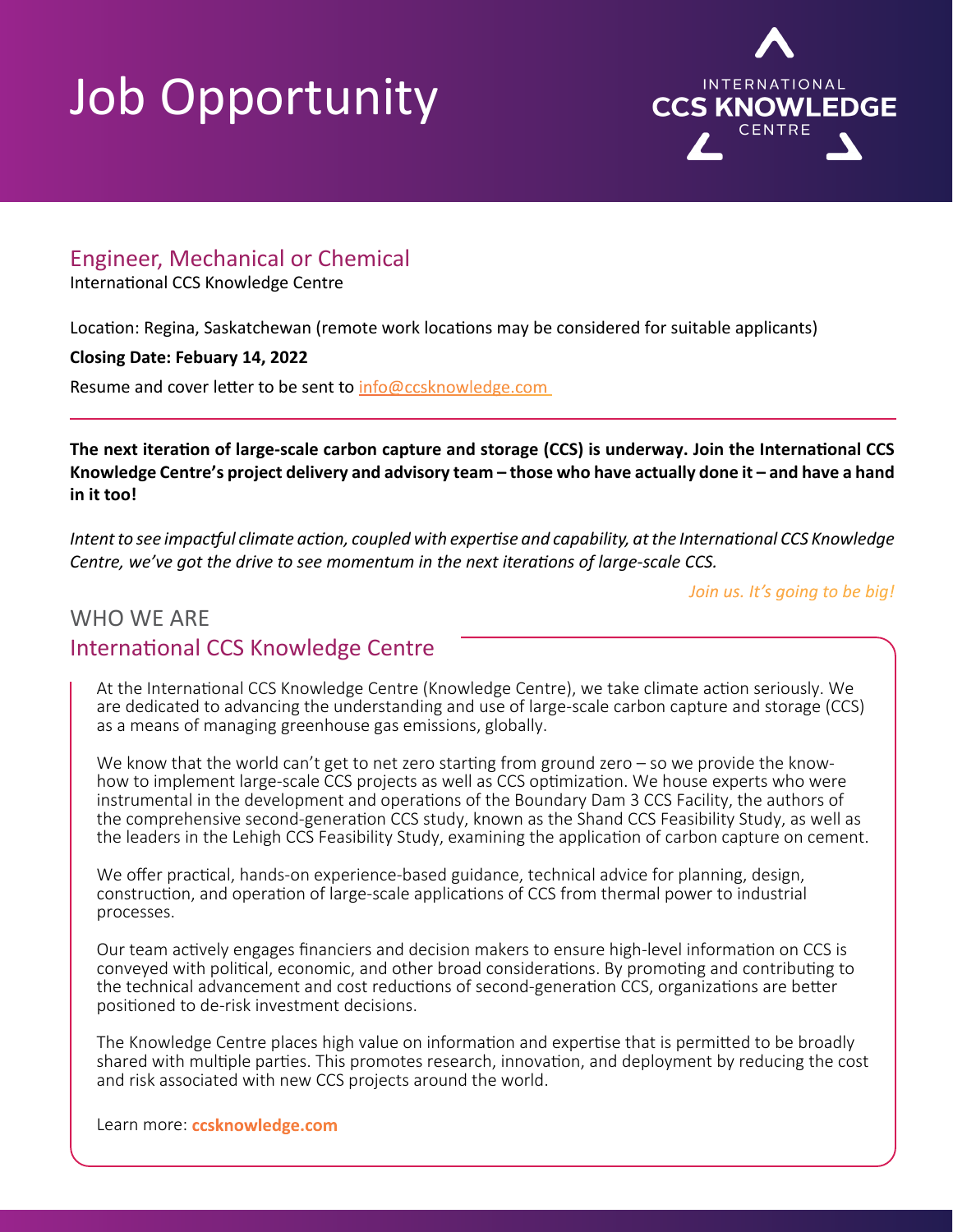# Job Opportunity



### WHO YOU ARE Engineer, Mechanical or Chemical

As an Engineer with the International CCS Knowledge Centre your key qualities include being a resultsoriented thinker, with the ability to influence and manage complex and confidential projects/issues with sensitivity and professionalism.

Reporting to the Knowledge Centre's Vice President of Project Development and Advisory Services, this position is accountable for ensuring that Knowledge Centre projects, studies, and related work adequately address carbon capture equipment optimization, constructability, reliability, maintainability, as well as addressing health and safety considerations.

This position is responsible for developing, maintaining, using, and supervising the utilization of knowledge and methodologies related to the design, construction, commissioning, and ongoing maintenance of carbon capture facilities across a broad range of industries.

The engineer's tasks will include assisting with and/or preparing technical studies, business cases, designs, specifications, technology, and equipment evaluations. This position will prepare project plans, costs, and schedules and provide contract management and project coordination services.

#### **QUALIFICATIONS**

- Bachelor's Degree in Mechanical or Chemical Engineering, preferably with carbon capture and/or hydrogen production experience
- Eligible for membership in the Association of Professional Engineers and Geoscientists of
- 
- Saskatchewan, or<br>• Professional Engineering Designation (P.Eng.)<br>• 10 Years of experience planning facilities and providing design, construction, operations, commissioning, contract management and coordination of projects.

#### SKILLS & ABILITIES

#### **Technical Expertise**

- Ability to apply expertise and knowledge to technical projects and studies, finding innovative, costeffective means to improve project outcomes<br>Ability to effectively participate in the development and execution of work under service
- agreements that will be contracted between the Knowledge Centre and external organizations and companies
- Ability to perform technical and economic analysis of alternative solutions for project business cases, and make recommendations on courses of action
- Ability to identify and keep abreast of new developments in the carbon capture utilization and storage sector
- Ability to develop criteria, guidelines, standards, and new practices based upon codes, technologies, and methodologies